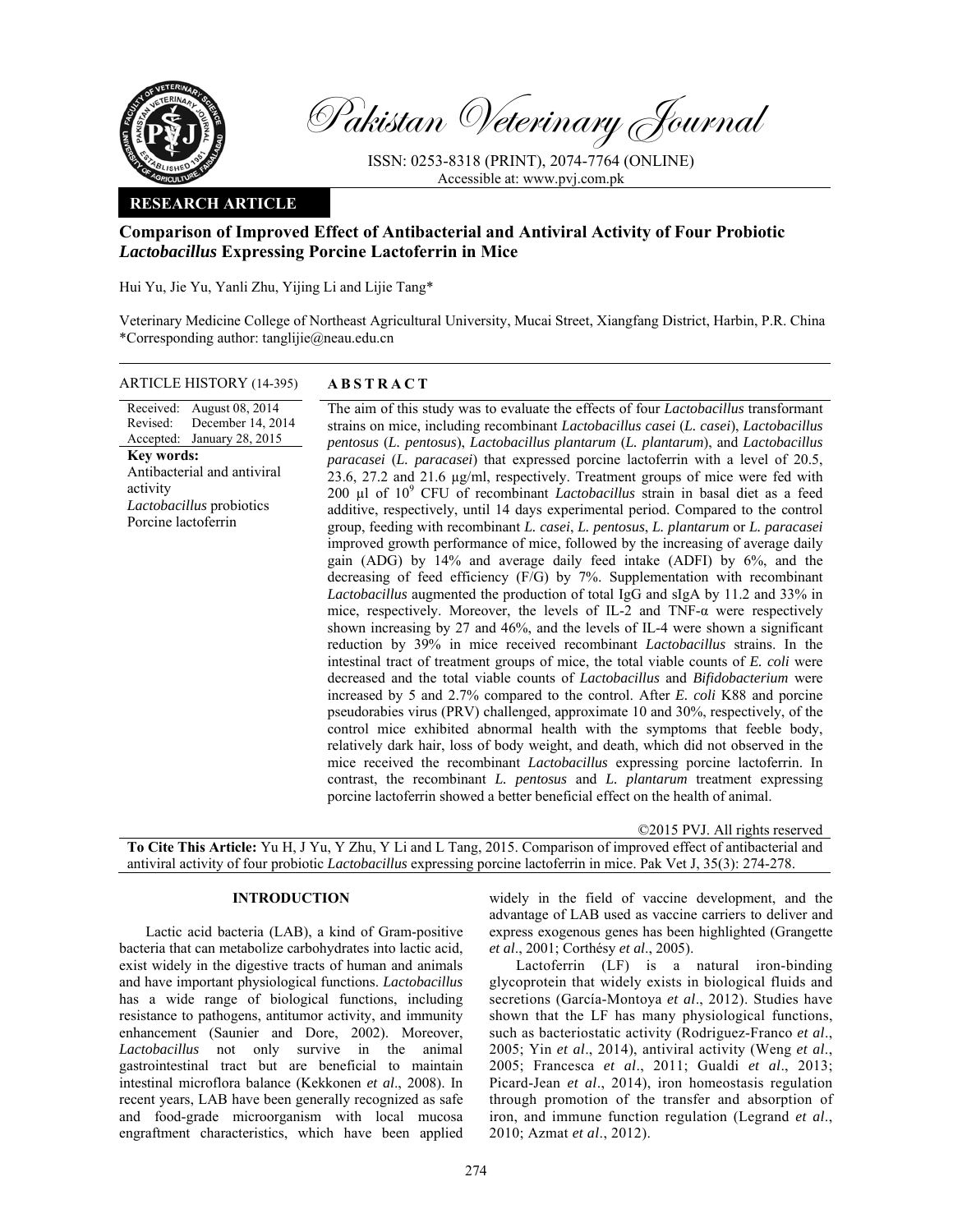In this study, four probiotic lactobacillus that *Lactobacillus pentosus* KLDS1.0413, *Lactobacillus plantarum* KLDS1.0344, and *Lactobacillus paracasei*  KLDS1.0652 isolated by the Key Lab of Dairy Science, Ministry of education, Harbin, China, and *Lactobacillus casei* ATCC393 kept in our lab were used to construct transformant strains expressing porcine lactoferrin (pLF), which were orally administered to mice. A mouse model was established to study and compare the protective effects of these recombinant lactobacilli for animal. Interest has been given recently to the potential benefits of probiotic transformant as a bioreactor for the production of lactoferrin. *Lactobacillus* transformant producing lactoferrin used as an antimicrobial agent in diets for animals may be a cost-effective alternative due to its additional biological functions and wider applicability.

### **MATERIALS AND METHODS**

**Construction of four recombinant** *Lactobacillus* **strains expressing pLF:** The DNA encoding pLF (2016 bps, GenBank accession number KJ003838) was synthesized (Sangon Biotech, China), and cloned into the secreting shuttle expression plasmid pPG612.1 (a kind gift of Prof. Seegers), giving rise to pPG612.1-pLF (Fig.1). Then, the plasmid pPG612.1-pLF was electro-transformed into *L. casei*, *L. pentosus*, *L. plantarum*, and *L. paracasei* as the method previously described (Spath *et al*., 2012), generating four recombinant lactobacillus strains. The cell lysates of each recombinant strain and its culture supernatant were analyzed via 12% SDS-PAGE, followed by a fully wet transfer to a PVDF membrane, and was incubated with rabbit anti-pLF antibody (NEAU, Harbin, China), then incubated with horseradish peroxidase (HRP)-conjugated goat anti-rabbit IgG (Qcbio Science & Technologies, China). The level of secretion of the pLF protein in the culture supernatant was quantitatively analyzed by ELISA (Chen *et al*., 2006).

**Animals and experimental design:** BALB/c mice (4-5 week-old, weighing 10-14 g ) purchased from the Harbin Veterinary Research Institute were divided into 5 dietary treatments in average. Of which, four groups of mice (24 mice for each group) daily received 200  $\mu$ l of 10<sup>9</sup> CFU of recombinant *L. casei*, *L. Pentosus*, *L. plantarum* and *L. Paracasei*, respectively; another group of 24 mice received PBS used as control. There were three replicate groups per treatment. Food and water were available to the mice ad libitum. Growth performance of each group of mice recorded as ADG, ADFI, and F/G was assessed at the end of 14-day experimental period. And then, the mice in each group were randomly sampled to prepare the samples of blood, intestinal mucus and proximal colonic contents (Blake *et al*., 2003).

**Measurement of IL-2, IL-4, TNF-α, IgG in serum and sIgA in intestine mucosa:** The concentrations of IgG, secretory immunoglobulin A (sIgA) and inflammatory factors including interleukin-2 (IL-2), interleukin-4 (IL-4) and tumor necrosis factor  $\alpha$  (TNF- $\alpha$ ) were determined by ELISA kit (Shanghai Meilian Biological Technology, China).

**Intestinal microbial population:** one gram of intestinal contents was fully mixed with 10 ml of anaerobic dilution solution (ADS). The total numbers of anaerobic bacteria were determined by standard plate count method using ADS as dilution solution (Meng and Gu, 2011). At the same time, aerobic bacterial populations were counted by plate count method using PBS as serial dilution solution (Wang *et al*., 2007).

**Animal infections and evaluation:** The mice in each dietary treatment group were divided into two groups in average, respectively. One group of mice received 200 µl of 2×107 CFU/ml (LD50) of *E. coli* K88 and another group of mice received  $10^{-4.5}$  dilution ratio (LD50) of PRV. For infection and pretreatment inoculations, a gavage needle was used. Mice health was monitored daily until 7 days observation period. The incidence of clinical signs was determined by comparing the behavior of each infected mouse to the behavior of a healthy mouse for 15 min (Mosquito *et al*., 2010). A scoring system was established to define the severity of illness after challenge (Yen *et al*., 2009), which was designed to produce uniformity among observers. These mice were examined twice daily at 10:00 AM and 8:00 PM.

**Statistical analysis:** Repeated measures ANOVA models were used to test the statistical significance between groups. All statistical analysis was performed with SPSS Statistics17.

#### **RESULTS**

**pLF protein expression in four** *Lactobacillus* **transformant strains:** As shown in Fig. 2, an approximate 73 kDa interest protein was efficiently expressed in cell lysates and culture supernatants of four recombinant *Lactobacillus* strains cultured for 24 h. The expression levels of recombinant *L. casei*, recombinant *L. pentosus*, recombinant *L. plantarum*, recombinant *L. paracasei* was 20.5 µg/ml, 23.6 µg/ml, 27.2 µg/ml and 21.6 µg/ml, respectively.

**Growth performance:** The growth performance of mice was improved by supplementation with the recombinant *Lactobacillus* expressing pLF in basal diet as a feed additive (Table 1). Compared to the control, feeding these four recombinant *Lactobacillus* to mice could increase the average daily gain (ADG) and average daily feed intake (ADFI) of mice, and decreased the feed efficiency (F/G). There were no significant differences between these four recombinant *Lactobacillus* treatments.

**Immune indices:** The levels of cytokines in the serum and intestinal mucosa of mice were determined. As shown in Table 2, the total levels of IgG and sIgA were increased in mice received recombinant *Lactobacillus* strains. Compared to the control group of mice that received PBS only, the levels of IL-2 (P<0.05) and TNF- $\alpha$  (P<0.01) were shown increasing in recombinant *Lactobacillus* treatment groups, and a significant reduction  $(P<0.01)$  of the IL-4 levels was shown in recombinant *Lactobacillus* treatment groups. The total cytokines in the serum and the intestine mucosa were no significant differences observed among the different recombinant *Lactobacillus* treatment groups.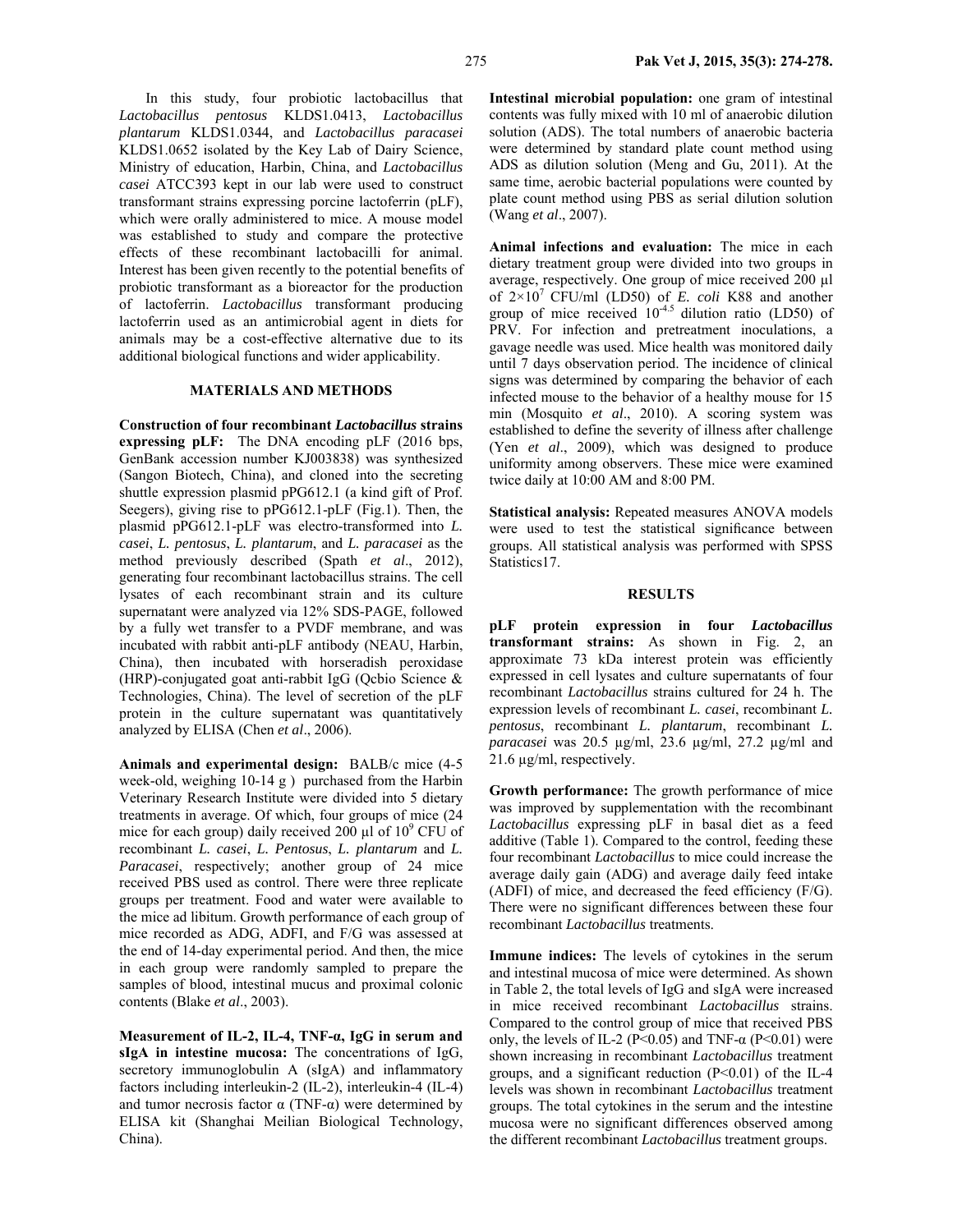**Table 1:** Effect of recombinant *Lactobacillus* expressing pLF on the growth performance of mice

| Item     | _ontrol_        | $\sim$ caser            | bentosus ــ                  | blantarum                    | baracaseı                    |
|----------|-----------------|-------------------------|------------------------------|------------------------------|------------------------------|
| ADG(g)   | 0.51±0.01       | $0.57 \pm 0.02^{\rm a}$ | $0.57 \pm 0.02$ <sup>a</sup> | $0.58 \pm 0.01$ <sup>a</sup> | $0.57\pm0.02^{\mathrm{a}}$   |
| ADFI (g) | 4.94±0.01       | $5.23 \pm 0.11^a$       | $5.21 \pm 0.16^a$            | $5.24 \pm 0.13$ <sup>a</sup> | $5.23 \pm 0.02$ <sup>a</sup> |
| F/G      | $9.69 \pm 0.39$ | $9.18 \pm 0.17^b$       | $9.14 \pm 0.29^b$            | $9.03 \pm 0.29^b$            | $9.18 \pm 0.07^{\circ}$      |

ADG=Average daily gain; ADFI=Average daily feed intake; F/G=Average daily feed intake/Average daily gain. Values (mean±SE) bearing ª(P<0.05) or<br><sup>b</sup>/Pc/0.01) in a row differ significantly  $b(P<0.01)$  in a row differ significantly.

**Table 2:** Concentrations of IL-2, IL-4, TNF-α, IgG in serum and sIgA in intestine mucosa

| Item                  | Control                                  | L. caseı                      | L. bentosus                   | L. blantarum                  | L. baracasei                 |
|-----------------------|------------------------------------------|-------------------------------|-------------------------------|-------------------------------|------------------------------|
| $lgG$ ( $\mu$ g/ml)   | $868.0 \pm 29.3$                         | $954.0 + 48.51$ <sup>a</sup>  | $963.0 + 52.72$ <sup>a</sup>  | $965.3 + 35.73$ <sup>a</sup>  | $954.0 + 42.04$ <sup>a</sup> |
| $IL-2$ ( $pg/ml$ )    | $28.34 \pm 0.87$                         | $33.04 \pm 1.55^{\circ}$      | $35.57 \pm 0.94$ <sup>a</sup> | $35.91 \pm 2.45^{\circ}$      | $34.45 \pm 1.76^a$           |
| IL-4 $(pg/ml)$        | $21.17 \pm 0.45$                         | 13.39±1.36 <sup>b</sup>       | $12.80 \pm 1.11^b$            | $12.79 + 49b$                 | $14.99 + 0.80b$              |
| TNF- $\alpha$ (pg/ml) | 16.80±0.88                               | $23.47 \pm 2.92$ <sup>a</sup> | $24.55 \pm 1.94$ <sup>a</sup> | $23.77 \pm 2.27$ <sup>a</sup> | $23.55 \pm 2.38^a$           |
| slgA (µg/ml)          | $3.47 \pm 0.15$<br>$h = 1, h = 1, h = 1$ | $4.37 \pm 0.15^a$             | $4.56 \pm 0.25$ <sup>a</sup>  | $4.60 \pm 0.10^a$             | $4.20 \pm 0.36$ <sup>a</sup> |

Values (mean $\pm$ SE) bearing  $^{a}$ (P<0.05) or  $^{b}$ (P<0.01) in a row differ significantly.

Table 3: Effect of recombinant *Lactobacillus* expressing pLF on the intestinal microflora<sup>1</sup> of mice

| Item                   | Control                                                                                                                  | casei                        | L. bentosus       | blantarum                    | baracasei                   |
|------------------------|--------------------------------------------------------------------------------------------------------------------------|------------------------------|-------------------|------------------------------|-----------------------------|
| Escherichia coli       | $5.21 \pm 0.081$                                                                                                         | $4.47 \pm 0.37$ <sup>b</sup> | $4.33 \pm 0.11^b$ | $4.23 \pm 0.07$ <sup>b</sup> | $4.6 \pm 0.23^b$            |
| Lactobacillus          | $6.30 \pm 0.11$                                                                                                          | $6.55 \pm 0.17$ <sup>a</sup> | $6.57 \pm 0.10^a$ | $6.58 \pm 0.11$ <sup>a</sup> | $6.59 \pm 0.15^a$           |
| <b>Bifidobacterium</b> | $6.29 \pm 0.07$                                                                                                          | $6.44 \pm 0.07$ <sup>a</sup> | $6.46 \pm 0.09^a$ | $6.46 \pm 0.06^a$            | $6.45 + 0.09a$              |
|                        | Bacterial numbers are expressed as the $log_{10}$ of colony-forming units per gram of dry matter of intestinal contents. |                              |                   |                              | Values (mean±SE)<br>bearing |

<sup>1</sup>Bacterial numbers are expressed as the log<sub>10</sub> of colony-forming units per gram of dry matter of intestinal contents. Values (mean±SE) bearing <sup>a</sup>(P<0.01) in a row differ significantly.

**Table 4:** The clinical illness scores of mice orally challenged with *E. coli* K88

| Item               | Control |                 |       |           |           |
|--------------------|---------|-----------------|-------|-----------|-----------|
|                    |         | <b>bentosus</b> | casei | plantarum | paracasei |
| 0 (Normal)         |         |                 |       |           |           |
| I (Slightly ill)   |         |                 |       |           |           |
| 2 (Moderately ill) |         |                 |       |           |           |
| 3 (Dying)          |         |                 |       |           |           |
| 4 (Dead)           |         |                 |       |           |           |

Score 0: normal breathing, activity, color, and suckling; copious milk in the stomach; Score 1: pale, but perfusion acceptable, less activity, rapid breathing, gastric milk present (1 or more required); Score 2: pallor or gray color, abnormal breathing, reduced activity, decreased suckling and gastric milk, diminished skin turgor (2 or more required); Score 3: cyanosis and poor perfusion, labored breathing, marked lethargy, no righting response, shaking, no gastric milk, poor skin turgor, dehydration; Score 4: no signs of life, or rigor mortis. Same as below Table 5.

**Table 5:** The clinical illness scores of mice infected with PRV

| Item               | Control |          |       |           |           |
|--------------------|---------|----------|-------|-----------|-----------|
|                    |         | bentosus | casei | plantarum | paracasei |
| 0 (Normal)         |         |          |       |           |           |
| I (Slightly ill)   |         |          |       |           |           |
| 2 (Moderately ill) |         |          |       |           |           |
| 3 (Dying)          |         |          |       |           |           |
| 4 (Dead)           |         |          |       |           |           |

**Effect of recombinant** *Lactobacillus* **on the intestinal microflora:** Results showed that recombinant *Lactobacillus* strains expressing pLF displayed an effective antibacterial activity *in vivo* (Table 3). The *E. coli* flora was significantly suppressed (P<0.05) in the intestinal tract of the mice receiving the recombinant strains and there was a significant increase in the number of *Lactobacillus* and *Bifidobacterium* (P<0.05) compared to the control. There were no significant differences between recombinant *L. casei*, *L. pentosus*, *L. plantarum*, *L. paracasei* treatments.

**Prevention of microbial toxicity by recombinant**  *Lactobacillus* **expressing porcine lactoferrin based on illness score:** The magnitude of illness after infection was defined by a scoring system that ranged from a score of 0 indicating healthy animals to a score of 4 indicating death. The scoring system was designed to produce

uniformity among observers. Results showed that approximate 10% and 30% of the control groups of mice developed into , obvious clinical symptoms including a feeble body, relatively dark hair, loss of body weight and death post *E. coli* K88 and porcine pseudorabies virus (PRV) challenges (Table 4 and Table 5). None or few of the mice received recombinant *Lactobacillus* expressing pLF showed such symptoms.

#### **DISCUSSION**

In the present study, the results showed that the recombinant *L. plantarum* displayed a higher expression efficiency of interest protein pLF (27.2 µg/ml) than that of recombinant *L. casei*, *L. pentosus* and *L. paracasei* strains, while there was no significant difference observed among these three recombinant strains, which indicated that the replication, transcription and translation of exogenous genes in *L. plantarum* were different from the other three *Lactobacillus* strains. Moreover, the metabolic utilization degree of recombinant strains to each inducing agent was different, resulting in different expression efficiency.

Serum immunoglobulin IgG antibodies are the most important and stable antibodies in the mammalian primary immune response which exist only as monomers and are comprised of mostly antibacterial, antitoxic, and antiviral components, playing a central mediator to combat infections (Schwab and Nimmerjahn, 2013). Without the involvement of the systemic immunity, local immune system of the digestive tract can be stimulated by foreign antigens to result in the production and secretion of antibodies, known as sIgA, which can prevent pathogens from invading at local mucosa tissue. Therefore, the content of immunoglobulin in body could reflect the ability to fight against external pathogenic microorganisms and viruses. The function of cytokines in the regulation and modulation of the immune response has been highlighted. IL-2, as the indicator of predominantly cell-mediated responses, is recognized as a key cytokine in the Th1-type response. IL-4 secretion suggests a predominant humoral response, because it plays a role in Th2 polarization (Raymond and Wilkie, 2004; Duc,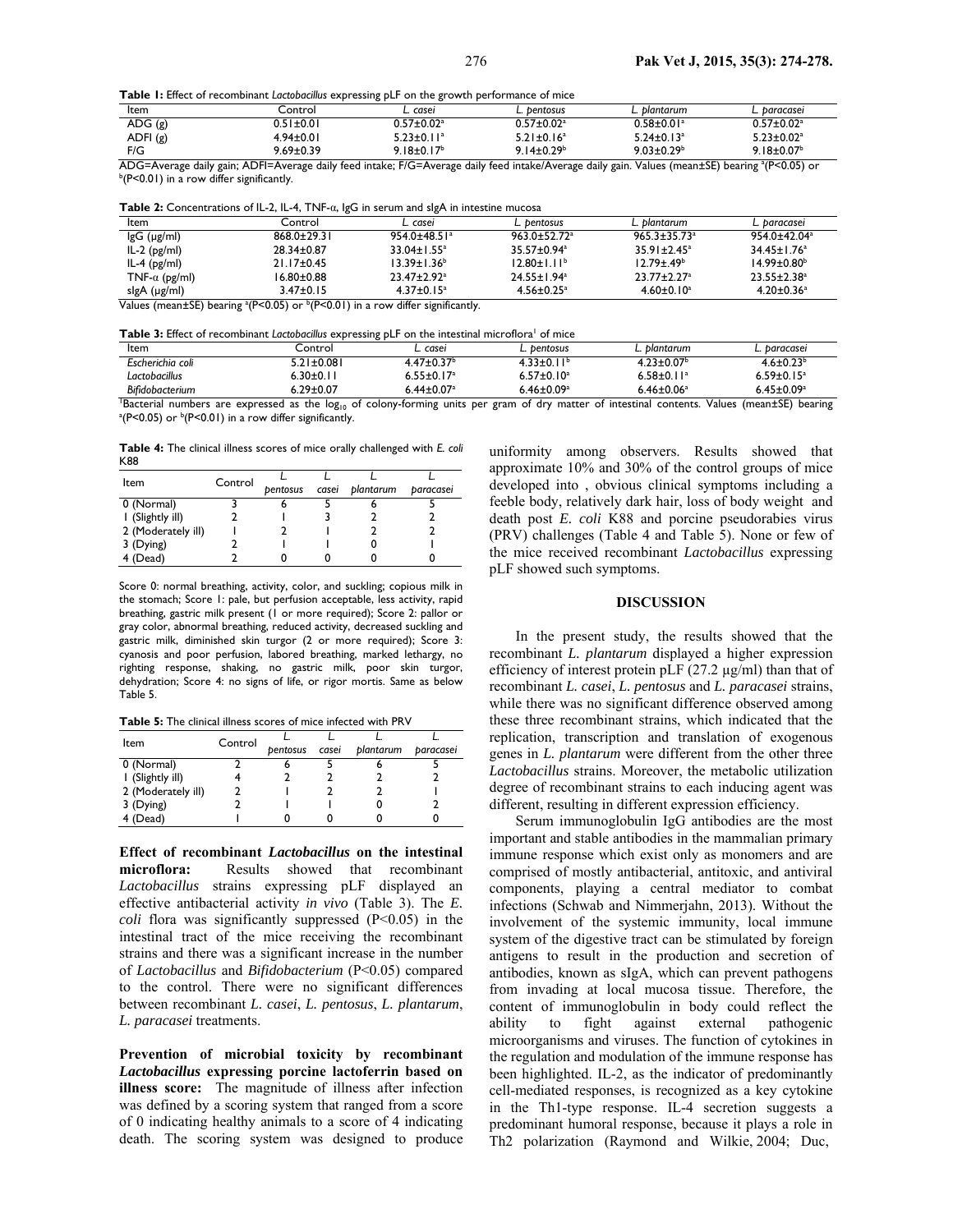

**Fig. 1:** Map of pPG612.1-pLF expression vector. Cmr resistance determinant; repA and repC replication elements; xylP-promoter and multiple cloning sites are shown. The signal sequence is translationally fused to the xylP-promoter. The pLF gene was cloned into the sites of *BamH*-*Xho*.



**Fig. 2:** Western blot analysis of rpLF expression by the four strains of *Lactobacillus* transformant. A: Recombinant *L. plantarum*; B: Recombinant *L. pentosus*; C: Recombinant *L. casei* ; D: Recombinant *L. paracasei*. The expression of rpLF with a molecular weight of approximate 73 kDa was determined in cell extracts of rpLF-expressing *Lactobacillus* transformant (lane 2) and bacterial culture supernatants (lane 4). Lane 1: Lysate of *Lactobacillus* harboring pPG612. 1. Lane 3: culture supernatant of *Lactobacillus* harboring pPG612.1.

2011). The up-regulated expression of Th2 mRNA is associated with an impaired Th1 profile, which suggests that a more significant Th2-type immune response may be induced by pLF colostrums supplementation. In this study, compared to the control group of mice, the ADG of mice receiving recombinant *Lactobacillus* treatment was significantly increased and the F/G was significantly decreased. Moreover, in the recombinant *Lactobacillus* treatment groups, the levels of total IgG, sIgA, IL-2, and TNF-α were significantly increased and the level of IL-4 was shown a significant reduction. The LF bound to the LF receptor expressed on T cells to stimulate the differentiation of T cells and promote the secretion of IL-2. Then, The IL-2 secretion further promoted the activation and proliferation of T cells. In macrophages, the LF bound to the LF receptor to stimulate the secretion of IL-1. Additionally, binding of recombinant LF to its receptor on B cells promoted the production of IgG and sIgA, and ultimately improved the overall immune function of the mice. Taken together, our results suggest that recombinant *Lactobacillus* expressing pLF has an immunomodulatory effect.

LF plays a prominent role in the host innate immune defense mechanism by inhibiting the growth of bacteria in the gut and helping the body sustain a gastric mucosal protective layer (Ramanathan *et al*., 2002; Flores-Villaseñor *et al*., 2010; Yeom, *et al*., 2011). Studies have shown that the LF protein has an inhibitory effect on other bacteria *in vitro* (Orsi, 2004). The bacteriostatic effect of LF depends on the degree of iron saturation, the microbial demand for iron, the exogenous bioavailability of iron, and other factors, such as the concentrations of salt, antibodies, and other immune substances (Chen *et al*., 2013; Toet *et al*., 2014). Therefore, LF has no inhibitory effect on lactic acid bacteria. In addition, LF could prevent bacterial biofilm development (Singh *et al*., 2002). Our results showed that supplementation with recombinant *Lactobacillus* expressing pLF in basal diet of mice as a feed additive can effectively inhibit pathogenic bacteria in the intestinal tract of mice, such as *E. coli*, and promote beneficial bacteria growth, such as *Lactobacillus* and *Bifidobacterium*, suggesting a promising alternative to antibiotics used for animals which reduce not only the pathogenic bacteria but also the beneficial bacteria (Blake *et al*., 2003). Moreover, the challenge experiments indicated that the recombinant *Lactobacillus* treatment can provide effective antiviral and antibacterial protection for animal *in vivo*. The LF and *Lactobacillus* together have been shown to contribute to additional biological functions (Chen *et al*., 2010), as the findings reported earlier (Wang *et al*., 2007). Additionally, the strategy using recombinant *Lactobacillus* to produce pLF protein may be a more convenient, effective, and beneficial approach.

**Conclusion:** Recombinant *Lactobacillus* expressing pLF used as a feed additive has a variety of biological activities due to the function of LF and beneficial effects of *Lactobacillus*, suggesting a promising application in animal husbandry.

**Acknowledgement:** This study was supported by the National Natural Science Funds of China (Grant Nos.